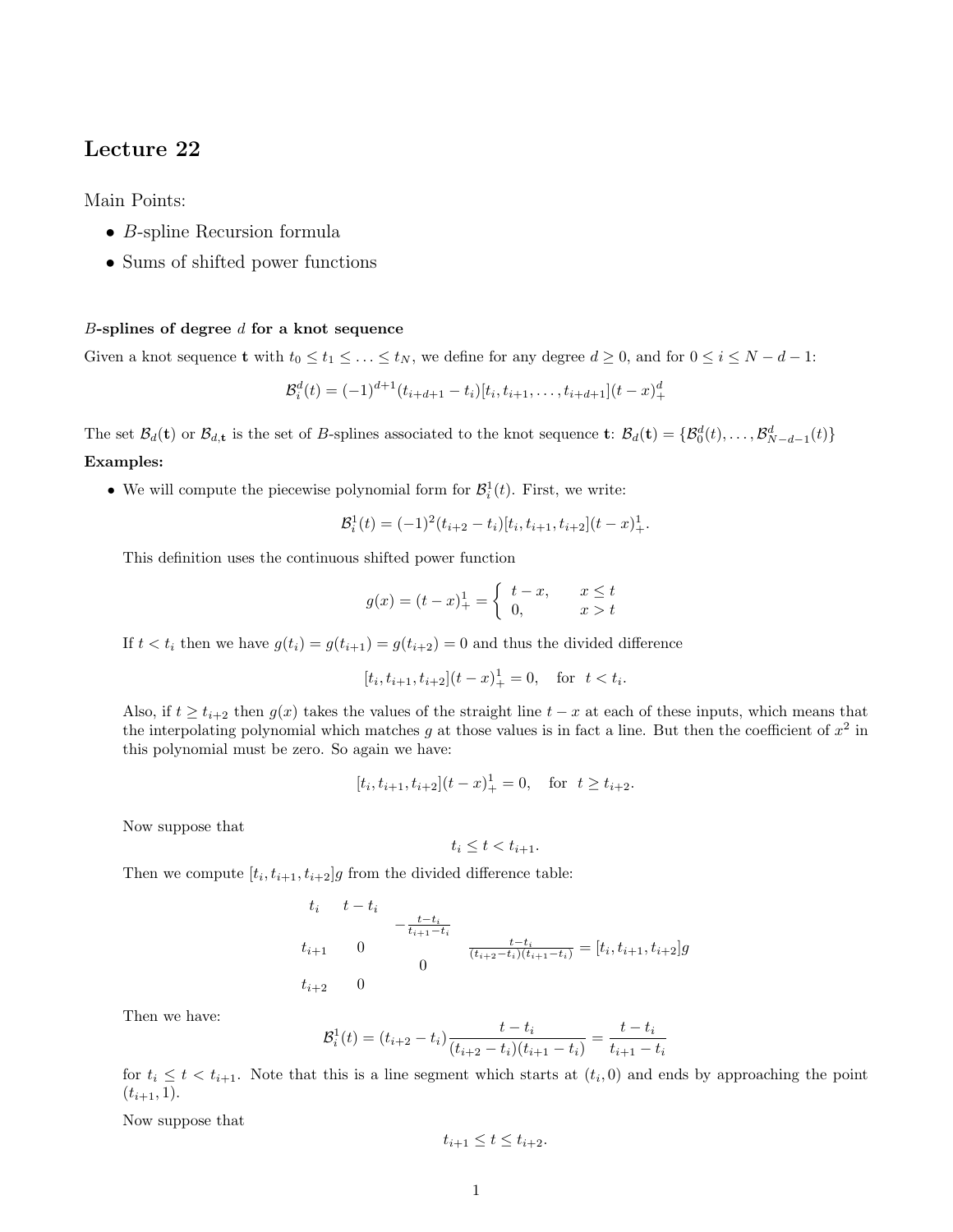Again we compute  $[t_i, t_{i+1}, t_{i+2}]$  from the divided difference table:

$$
t_{i} \t t - t_{i}
$$
  
\n
$$
t_{i+1} \t t - t_{i+1}
$$
  
\n
$$
-1
$$
  
\n
$$
t_{i+2} \t t_{i+1}
$$
  
\n
$$
-t_{i+2} \t \frac{1}{t_{i+2} - t_{i}}
$$
  
\n
$$
\left(1 - \frac{t - t_{i+1}}{t_{i+2} - t_{i+1}}\right) = [t_{i}, t_{i+1}, t_{i+2}]g
$$
  
\n
$$
t_{i+2} \t 0
$$

Then we have:

$$
\mathcal{B}_i^1(t) = (t_{i+2} - t_i) \frac{1}{t_{i+2} - t_i} \left( 1 - \frac{t - t_{i+1}}{t_{i+2} - t_{i+1}} \right) = 1 - \frac{t - t_{i+1}}{t_{i+2} - t_{i+1}}
$$

for  $t_{i+1} \leq t \leq t_{i+2}$ . Note that this is a line segment which starts at  $(t_{i+1}, 1)$  and ends at the point  $(t_{i+2}, 0)$ . We can now put the whole function together, to get:

$$
\mathcal{B}_i^1(t) = \begin{cases}\n0, & t < t_i \\
\frac{t - t_i}{t_{i+1} - t_i}, & t_i \le t < t_{i+1} \\
1 - \frac{t - t_{i+1}}{t_{i+2} - t_{i+1}}, & t_{i+1} \le t \le t_{i+2} \\
0, & t > t_{i+2}\n\end{cases}
$$

The graph of this B-spline is a 'hat function' which is zero outside and at the endpoints of the interval  $[t_i, t_{i+2}]$ , and reaches the value 1 at the value  $t_{i+1}$  in between.

#### The B-spline recursion formula

The (DeBoor-Cox) recursion formula for B-splines of degree d associated to a knot sequence  $\mathbf{t} = \{t_0, \ldots, t_N\}$  is:

$$
\mathcal{B}^{d}_{i}(t)=\frac{t-t_{i}}{t_{i+d}-t_{i}}\mathcal{B}^{d-1}_{i}(t)+\frac{t_{i+d+1}-t}{t_{i+d+1}-t_{i+1}}\mathcal{B}^{d-1}_{i+1}(t)
$$

The base case is:

$$
\mathcal{B}_i^0(t) = \begin{cases} 1, & t_i \le t < t_{i+1} \\ 0, & \text{elsewhere} \end{cases}
$$

Special case: if  $t_{i+d+1} = t_i$  then the B-spline  $\mathcal{B}_i^d(t)$  is defined to be zero.

Note: The base case and special case above are necessary if this is taken to be the definition of B-splines, which it is in many texts. However, the recursion follows directly from the definition using the divided differences. We have already worked out the base case  $d = 0$  with the definition. Next we will prove the recursion using the same definition.

#### Proof of the B-spline recursion formula

First, we write the function  $(t-x)^d_+$  as a product:

$$
(t-x)_{+}^{d} = g(x)h(x) = (t-x)(t-x)_{+}^{d-1}.
$$

We will use the Leibniz formula for divided difference of a product applied to the divided difference in the B-spline definition:

$$
[t_i, t_{i+1}, \dots, t_{i+d+1}](t-x)_{+}^{d} = [t_i, t_{i+1}, \dots, t_{i+d+1}]g \cdot h.
$$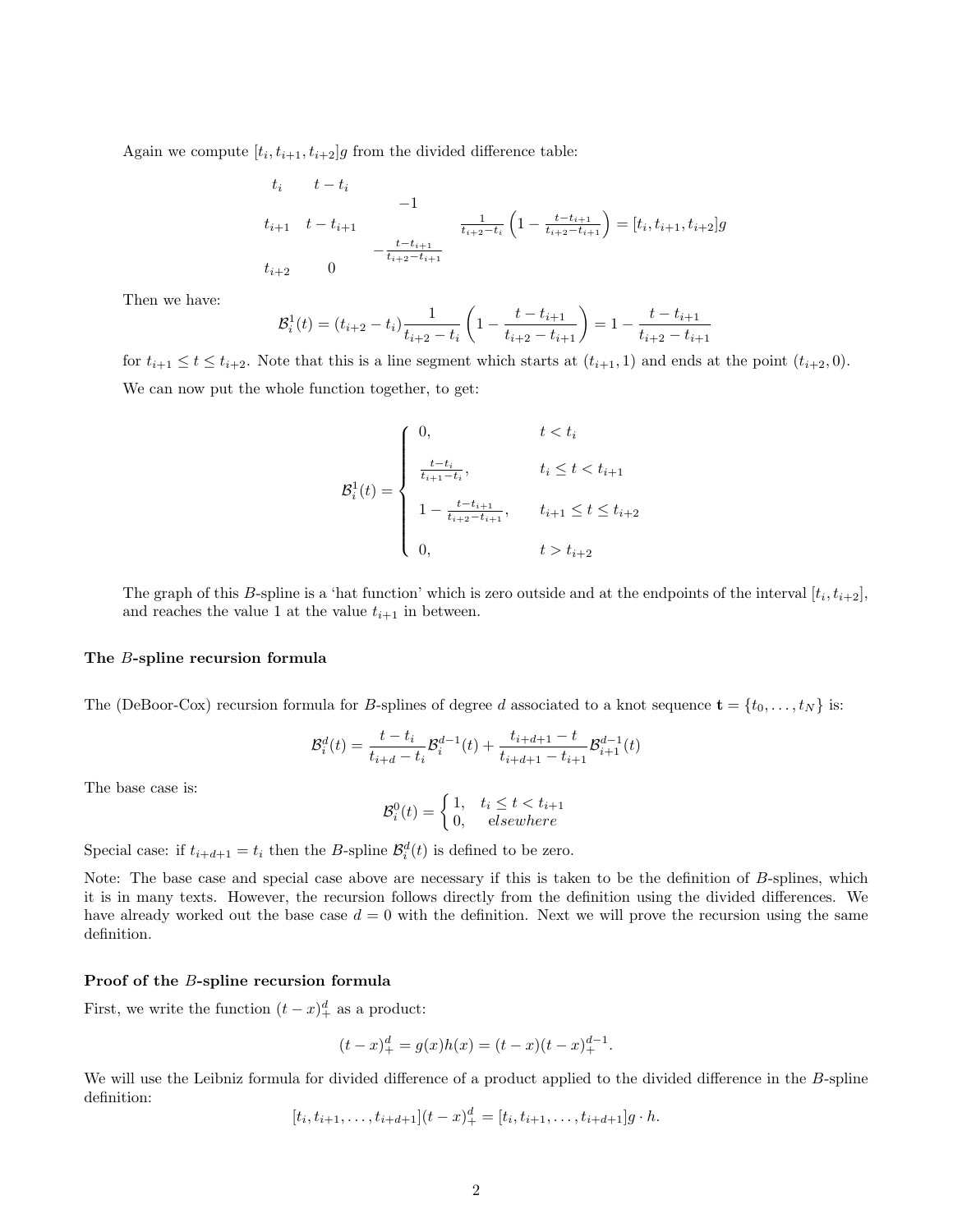Recalling the Leibniz formula, we have:

$$
[t_i, t_{i+1}, \ldots, t_{i+d+1}]g \cdot h = [t_i]g \cdot [t_i, \ldots, t_{i+d+1}]h + [t_i, t_{i+1}]g \cdot [t_{i+1}, \ldots, t_{i+d+1}]h + \cdots
$$

where the terms described by the three dots will shortly be seen to be all equal to zero. First we describe the two terms above. In the first term we have

$$
[t_i]g = g(t_i) = t - t_i
$$

from the definition of the function  $g(x) = t - x$ . In the second term we have

$$
[t_i, t_{i+1}]g = \frac{g(t_{i+1}) - g(t_i)}{t_{i+1} - t_i} = \frac{t - t_{i+1} - (t - t_i)}{t_{i+1} - t_i} = \frac{t_i - t_{i+1}}{t_{i+1} - t_i} = -1.
$$

This can also be deduced directly from the definition of the divided difference as the coefficient of  $x$  in the interpolating polynomial since in this case that polynomial must simply be the line  $t - x$  with slope  $-1$ .

In order to see that the higher terms are all zero, we use the same interpretation of the divided difference for  $[t_i, t_{i+1}, t_{i+2}]$ g. In this case, it is equal to the coefficient of  $x^2$  in the interpolating polynomial which matches g at those three values. But g is still a linear polynomial  $t-x$ , so  $p(x) = t-x$ , and thus the coefficient of  $x^2$  is zero. This holds for all higher terms as well.

So far we have:

$$
[t_i, t_{i+1}, \ldots, t_{i+d+1}]g \cdot h = (t - t_i) \cdot [t_i, \ldots, t_{i+d+1}]h + (-1) \cdot [t_{i+1}, \ldots, t_{i+d+1}]h.
$$

Next, we apply the recursive form of the divided difference to  $[t_i, \ldots, t_{i+d+1}]h$ , and simplify:

$$
[t_i, t_{i+1}, \dots, t_{i+d+1}]g \cdot h = (t-t_i) \cdot [t_i, \dots, t_{i+d+1}]h + (-1) \cdot [t_{i+1}, \dots, t_{i+d+1}]h
$$

$$
= (t - t_i) \left( \frac{[t_{i+1}, \dots, t_{i+d+1}]h - [t_i, \dots, t_{i+d}]h}{t_{i+d+1} - t_i} \right) - [t_{i+1}, \dots, t_{i+d+1}]h
$$

$$
= \left( \frac{t - t_i}{t_{i+d+1} - t_i} - 1 \right) [t_{i+1}, \dots, t_{i+d+1}]h - \frac{(t - t_i)}{t_{i+d+1} - t_i} [t_i, \dots, t_{i+d}]h
$$

$$
= \frac{t - t_{i+d+1}}{t_{i+d+1} - t_i} [t_{i+1}, \dots, t_{i+d+1}]h - \frac{(t - t_i)}{t_{i+d+1} - t_i} [t_i, \dots, t_{i+d}]h
$$

Next, recall the definitions of two lower degree B-splines:

$$
\mathcal{B}_i^{d-1}(t) = (-1)^d (t_{i+d} - t_i)[t_i, t_{i+1}, \dots, t_{i+d}](t-x)_{+}^{d-1}
$$

and

$$
\mathcal{B}_{i+1}^{d-1}(t) = (-1)^d (t_{i+d+1} - t_{i+1}) [t_{i+1}, t_{i+2}, \dots, t_{i+d+1}] (t-x)_{+}^{d-1}.
$$

These allow us to solve for the divided differences in the above formula:

$$
[t_i, \ldots, t_{i+d}]h = \frac{(-1)^d}{(t_{i+d} - t_i)} \mathcal{B}_i^{d-1}(t),
$$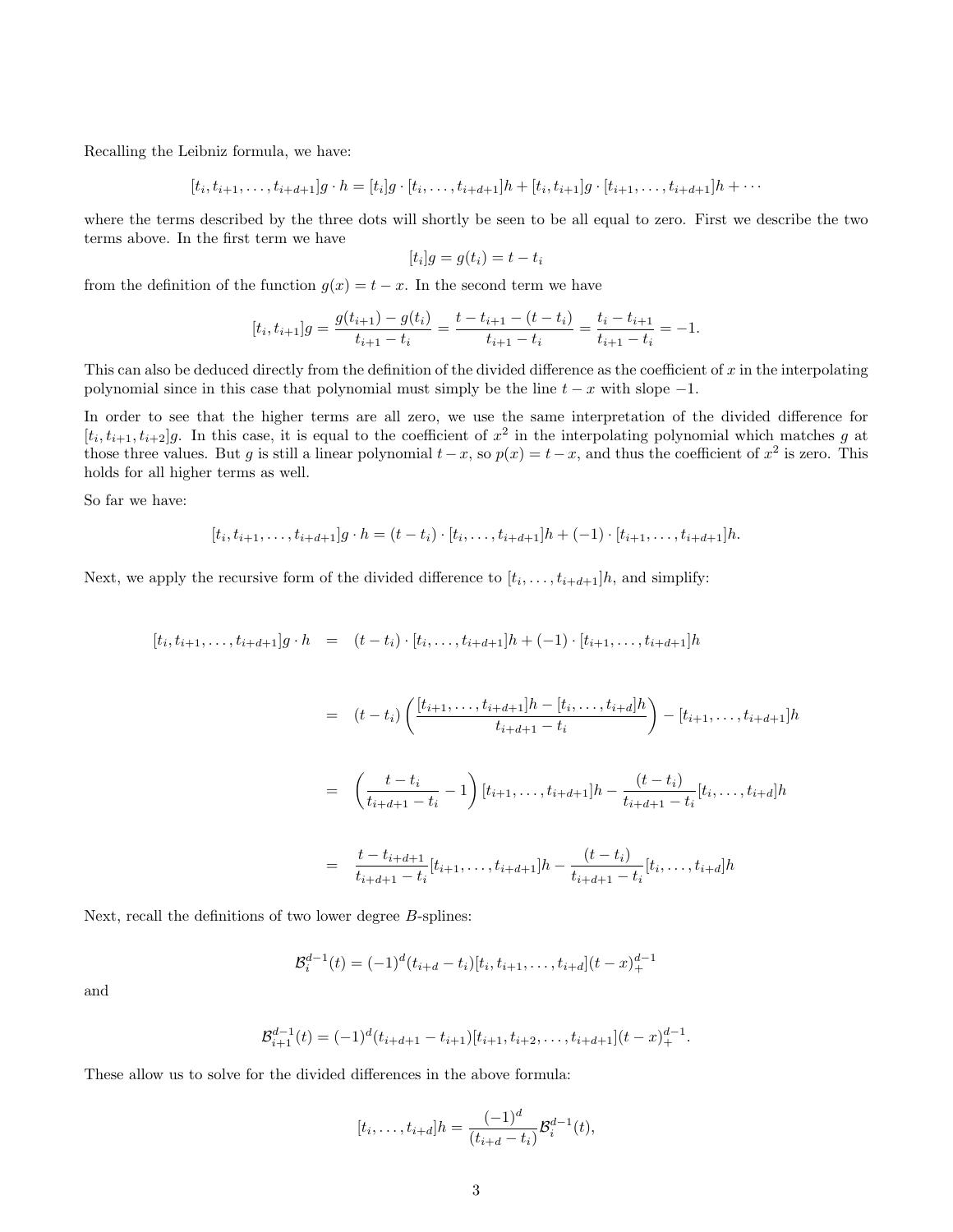and

$$
[t_{i+1},\ldots,t_{i+d+1}]h = \frac{(-1)^d}{(t_{i+d+1}-t_{i+1})}\mathcal{B}_{i+1}^{d-1}(t).
$$

Putting all of this together, we then have:

$$
\mathcal{B}_{i}^{d}(t) = (-1)^{d+1} (t_{i+d+1} - t_{i}) [t_{i}, t_{i+1}, \dots, t_{i+d+1}] g \cdot h
$$
\n
$$
= (-1)^{d+1} (t_{i+d+1} - t_{i}) \left( \frac{t - t_{i+d+1}}{t_{i+d+1} - t_{i}} [t_{i+1}, \dots, t_{i+d+1}] h - \frac{(t - t_{i})}{t_{i+d+1} - t_{i}} [t_{i}, \dots, t_{i+d}] h \right)
$$
\n
$$
= (-1)^{d+1} \left( (t - t_{i+d+1}) [t_{i+1}, \dots, t_{i+d+1}] h - (t - t_{i}) [t_{i}, \dots, t_{i+d}] h \right)
$$
\n
$$
= (-1)^{d+1} \left( (t - t_{i+d+1}) \frac{(-1)^{d}}{(t_{i+d+1} - t_{i+1})} \mathcal{B}_{i+1}^{d-1}(t) - (t - t_{i}) \frac{(-1)^{d}}{(t_{i+d} - t_{i})} \mathcal{B}_{i}^{d-1}(t) \right)
$$
\n
$$
= (-1)^{2d+1} \left( \frac{(t - t_{i+d+1})}{(t_{i+d+1} - t_{i+1})} \mathcal{B}_{i+1}^{d-1}(t) - \frac{(t - t_{i})}{(t_{i+d} - t_{i})} \mathcal{B}_{i}^{d-1}(t) \right)
$$
\n
$$
= -\frac{(t - t_{i+d+1})}{(t_{i+d+1} - t_{i+1})} \mathcal{B}_{i+1}^{d-1}(t) + \frac{(t - t_{i})}{(t_{i+d} - t_{i})} \mathcal{B}_{i}^{d-1}(t)
$$
\n
$$
= \frac{(t - t_{i})}{(t_{i+d} - t_{i})} \mathcal{B}_{i}^{d-1}(t) + \frac{(t_{i+d+1} - t_{i})}{(t_{i+d+1} - t_{i+1})} \mathcal{B}_{i+1}^{d-1}(t)
$$

This establishes the Recursion formula for B-splines.

## Examples:

• Let  $\mathbf{t} = \{0, 1, 2, 3, 4, 5\}$ . Then we can write the degree 1 B-spline  $\mathcal{B}_0^1(t)$  in terms of degree 0 B-splines according to the recursion formula: (using the first three knot values 0, 1, 2)

$$
\mathcal{B}_0^1(t) = \frac{t-0}{1-0} \mathcal{B}_0^0(t) + \frac{2-t}{2-1} \mathcal{B}_1^0(t) = t \mathcal{B}_0^0(t) + (2-t) \mathcal{B}_1^0(t).
$$

We can also obtain the piecewise form from this recursive form:

$$
\mathcal{B}_0^1(t) = t\mathcal{B}_0^0(t) + (2-t)\mathcal{B}_1^0(t)
$$
  
=  $t \begin{cases} 0, & t < 0 \\ 1, & 0 \le t < 1 \\ 0, & t \ge 1 \end{cases} + (2-t) \begin{cases} 0, & t < 1 \\ 1, & 1 \le t < 2 \\ 0, & t \ge 2 \end{cases}$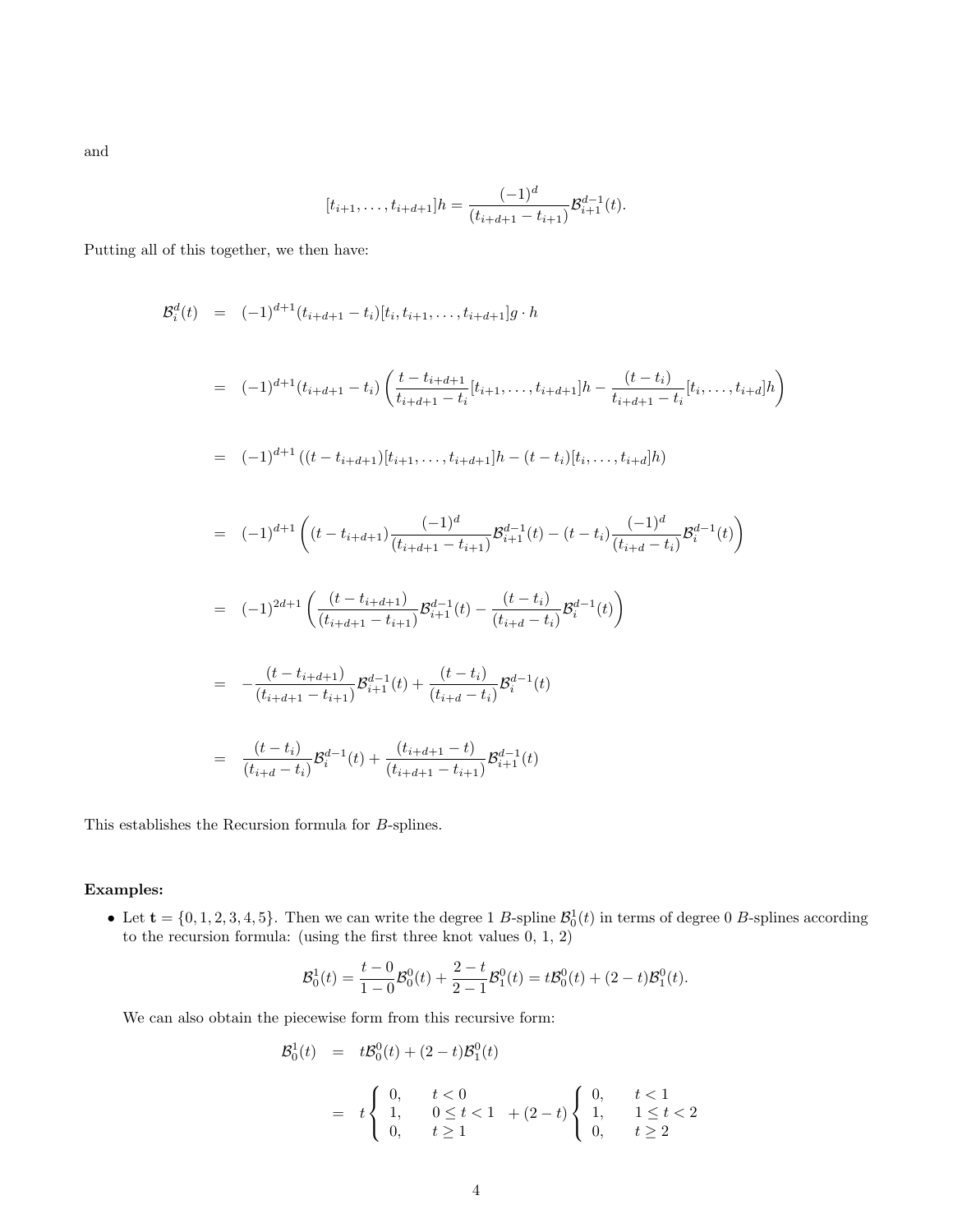$$
= t \begin{cases} 0, & t < 0 \\ 1, & 0 \le t < 1 \\ 0, & 1 \le t < 2 \\ 0, & t \ge 2 \end{cases} + (2 - t) \begin{cases} 0, & t < 0 \\ 0, & 0 \le t < 1 \\ 1, & 1 \le t < 2 \\ 0, & t \ge 2 \end{cases}
$$
\n
$$
= \begin{cases} 0, & t < 0 \\ t, & 0 \le t < 1 \\ 0, & 1 \le t < 2 \\ 0, & t \ge 2 \end{cases} + \begin{cases} 0, & t < 0 \\ 0, & 0 \le t < 1 \\ 2 - t, & 1 \le t < 2 \\ 0, & t \ge 2 \end{cases}
$$
\n
$$
= \begin{cases} 0, & t < 0 \\ t, & 0 \le t < 1 \\ 2 - t, & 1 \le t < 2 \\ 0, & t \ge 2 \end{cases}
$$

• By a similar calculation, or by simply shifting  $\mathcal{B}_0^1(t)$  to the right one unit, we can obtain:

$$
\mathcal{B}_1^1(t) = \begin{cases} 0, & t < 1 \\ t - 1, & 1 \le t < 2 \\ 3 - t, & 2 \le t < 3 \\ 0, & t \ge 3 \end{cases}
$$

• With the same knot sequence  $\mathbf{t} = \{0, 1, 2, 3, 4, 5\}$ , we can write the degree 2 B-spline  $\mathcal{B}_0^2(t)$  in terms of degree 1 B-splines according to the recursion formula: (using the first four knot values 0, 1, 2, 3)

$$
\mathcal{B}_0^2(t) = \frac{t-0}{3-1}\mathcal{B}_0^1(t) + \frac{3-t}{2-0}\mathcal{B}_1^1(t) = \frac{1}{2}t\mathcal{B}_0^1(t) + \frac{1}{2}(3-t)\mathcal{B}_1^1(t).
$$

We can also obtain the piecewise form from this recursive form:

$$
\mathcal{B}_0^2(t) = \frac{1}{2}t\mathcal{B}_0^1(t) + \frac{1}{2}(3-t)\mathcal{B}_1^1(t)
$$
  
\n
$$
= \frac{1}{2}t\begin{cases}\nt, & 0 \le t < 1 \\
t, & 0 \le t < 1 \\
2-t, & 1 \le t < 2\n\end{cases} + \frac{1}{2}(3-t)\begin{cases}\n0, & t < 1 \\
t-1, & 1 \le t < 2 \\
3-t, & 2 \le t < 3\n\end{cases}
$$
  
\n
$$
= \frac{1}{2}t\begin{cases}\n0, & t < 0 \\
t, & 0 \le t < 1 \\
2-t, & 1 \le t < 2\n\end{cases} + \frac{1}{2}(3-t)\begin{cases}\n0, & t < 0 \\
0, & 0 \le t < 1 \\
t-1, & 1 \le t < 2 \\
3-t, & 2 \le t < 3\n\end{cases}
$$
  
\n
$$
= \begin{cases}\n0, & t < 0 \\
0, & t \ge 3\n\end{cases}
$$
  
\n
$$
\begin{cases}\n0, & t < 0 \\
0, & t \ge 3\n\end{cases}
$$
  
\n
$$
= \begin{cases}\n0, & t < 0 \\
\frac{1}{2}t^2, & 0 \le t < 1 \\
\frac{1}{2}t(2-t), & 1 \le t < 2\n\end{cases} + \begin{cases}\n0, & t < 0 \\
0, & t < 0 \\
\frac{1}{2}(3-t)(t-1), & 1 \le t < 2 \\
0, & t \ge 3\n\end{cases}
$$
  
\n
$$
= \begin{cases}\n0, & t < 0 \\
\frac{1}{2}t(2-t), & 1 \le t < 2 + \begin{cases}\n0, & 0 \le t < 1 \\
\frac{1}{2}(3-t)(t-1), & 1 \le t < 2 \\
\frac{1}{2}(3-t)^2, & 2 \le t < 3 \\
0, & t \ge 3\n\end{cases}
$$